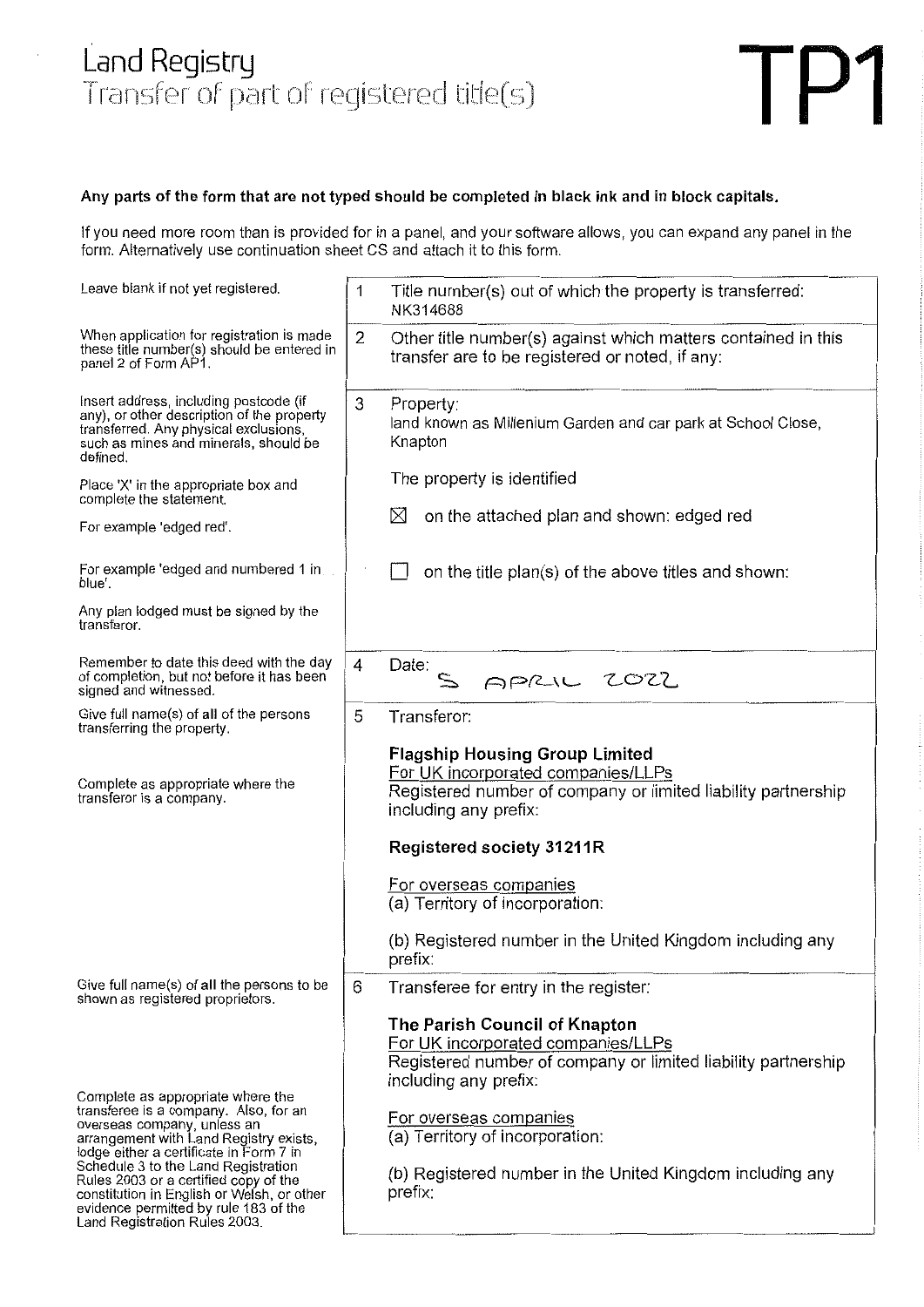| Each transferee may give up to three<br>addresses for service, one of which must<br>be a postal address whether or not in the<br>UK (including the postcode, if any). The<br>others can be any combination of a postal                                                                                                                                                                                                                                                                                    | 7<br>Transferee's intended address(es) for service for entry in the<br>register:                                                                                                                                                     |
|-----------------------------------------------------------------------------------------------------------------------------------------------------------------------------------------------------------------------------------------------------------------------------------------------------------------------------------------------------------------------------------------------------------------------------------------------------------------------------------------------------------|--------------------------------------------------------------------------------------------------------------------------------------------------------------------------------------------------------------------------------------|
| address, a UK DX box number or an<br>electronic address.                                                                                                                                                                                                                                                                                                                                                                                                                                                  | Verbena Cottage The Street Knapton Norfolk NR28 OAD                                                                                                                                                                                  |
|                                                                                                                                                                                                                                                                                                                                                                                                                                                                                                           | The transferor transfers the property to the transferee<br>8                                                                                                                                                                         |
| Place 'X' in the appropriate box. State the<br>currency unit if other than sterling. If none                                                                                                                                                                                                                                                                                                                                                                                                              | 9<br>Consideration                                                                                                                                                                                                                   |
| of the boxes apply, insert an appropriate<br>memorandum in panel 12.                                                                                                                                                                                                                                                                                                                                                                                                                                      | The transferor has received from the transferee for the<br>⊠<br>property the following sum (in words and figures): one pound<br>$(E1)$ .                                                                                             |
|                                                                                                                                                                                                                                                                                                                                                                                                                                                                                                           | The transfer is not for money or anything that has a<br>monetary value                                                                                                                                                               |
|                                                                                                                                                                                                                                                                                                                                                                                                                                                                                                           | Insert other receipt as appropriate:                                                                                                                                                                                                 |
| Place 'X' in any box that applies.                                                                                                                                                                                                                                                                                                                                                                                                                                                                        | The transferor transfers with<br>10                                                                                                                                                                                                  |
| Add any modifications.                                                                                                                                                                                                                                                                                                                                                                                                                                                                                    | full title guarantee<br>$\boxtimes$                                                                                                                                                                                                  |
|                                                                                                                                                                                                                                                                                                                                                                                                                                                                                                           | limited title guarantee                                                                                                                                                                                                              |
|                                                                                                                                                                                                                                                                                                                                                                                                                                                                                                           |                                                                                                                                                                                                                                      |
| Where the transferee is more than one<br>person, place 'X' in the appropriate box.                                                                                                                                                                                                                                                                                                                                                                                                                        | Declaration of trust. The transferee is more than one person<br>11<br>and                                                                                                                                                            |
|                                                                                                                                                                                                                                                                                                                                                                                                                                                                                                           | they are to hold the property on trust for themselves as<br>joint tenants                                                                                                                                                            |
|                                                                                                                                                                                                                                                                                                                                                                                                                                                                                                           | they are to hold the property on trust for themselves as<br>tenants in common in equal shares                                                                                                                                        |
| Complete as necessary.                                                                                                                                                                                                                                                                                                                                                                                                                                                                                    | they are to hold the property on trust:                                                                                                                                                                                              |
| The registrar will enter a Form A<br>restriction in the register unless:<br>an 'X' is placed:<br>in the first box, or<br>in the third box and the details of<br>the trust or of the trust<br>instrument show that the<br>transferees are to hold the<br>property on trust for themselves<br>alone as joint tenants, or<br>it is clear from completion of a form<br>JO lodged with this application that<br>the transferees are to hold the<br>property on trust for themselves<br>alone as joint tenants. |                                                                                                                                                                                                                                      |
| Please refer to Joint property ownership<br>and practice quide 24: private trusts of<br>land for further guidance. These are both<br>available on the GOV.UK website.                                                                                                                                                                                                                                                                                                                                     |                                                                                                                                                                                                                                      |
| Use this panel for:<br>definitions of terms not defined<br>above<br>rights granted or reserved<br>restrictive covenants<br>other covenants<br>$\sim$<br>agreements and declarations<br><br>any required or permitted statements<br><br>other agreed provisions.<br>---<br>The prescribed subheadings may be<br>added to, amended, repositioned or<br>omitted.                                                                                                                                             | 12<br>Additional provisions<br>12.1<br>In this transfer the following definitions apply unless<br>the context requires otherwise:<br>12.1.1<br>"Estate" means all the land comprised in<br>title number NK314688 at the date of this |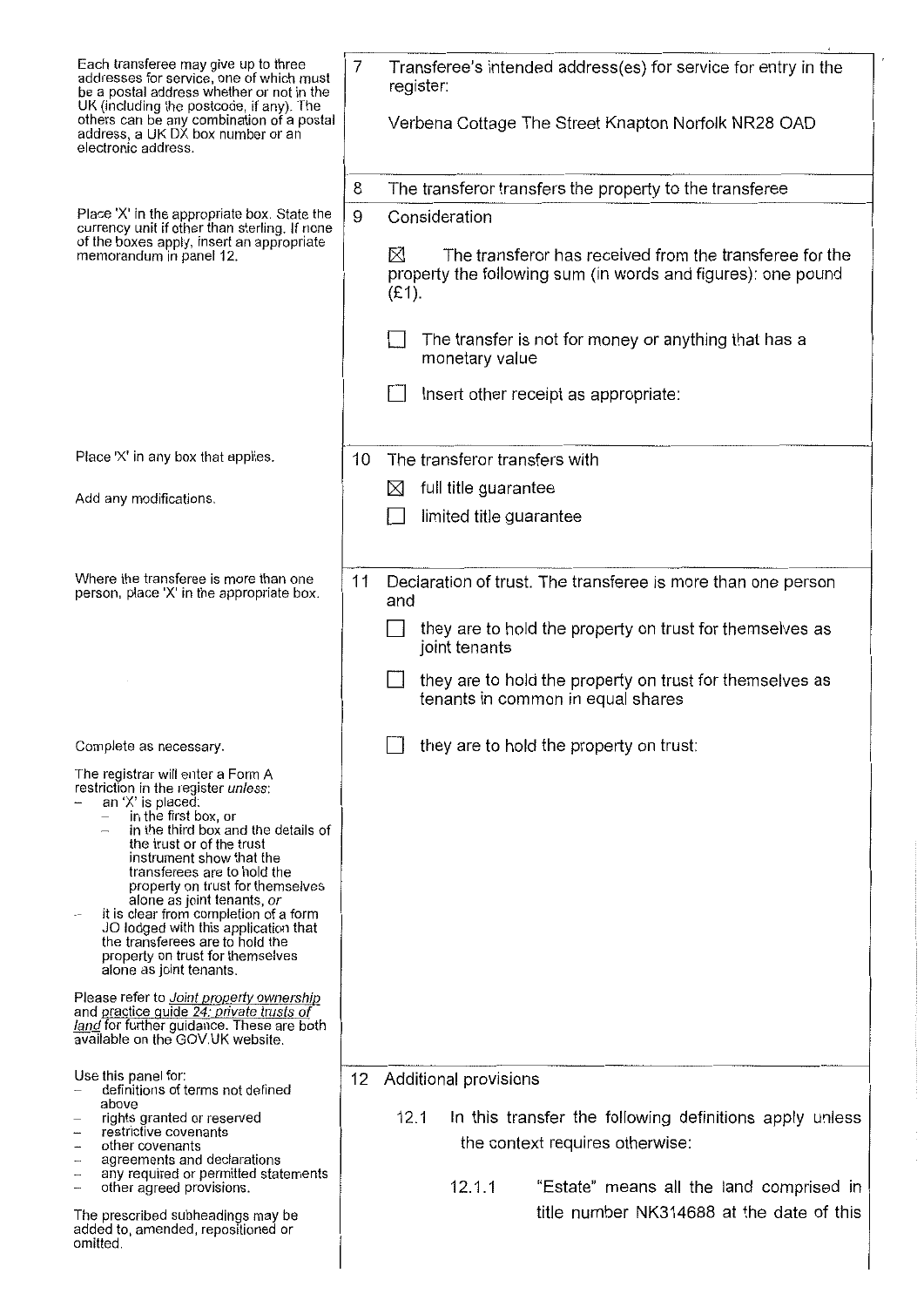Any other land affected by rights granted or reserved or by restrictive covenants should be defined by reference to a plan.

transfer (other than the Property)

- 12.1.2 "Plan" means the plan attached to this transfer.
- 12.1.3 "Property" means the property transferred as referred to in panel 3 and each and every part of it.
- 12.1.4 "Service Media" means media for the supply of water and electricity, foul and surface water drains or sewers, attenuation ponds, soakaways and any other service media
- 12.1.5 "S106 Agreement" means a planning obligation under s106 of the Town and Country Planning Act 1990 (as amended) dated 3 December 2018 and made between North Norfolk District Council (1) Norfolk County Council (2) Victory Housing Trust (3)
- 12.2 This Transfer is made pursuant to the agreement contained in the S106 Agreement
- 12.3 The Property is transferred together in common with others entitled thereto with the rights set out in Schedule 1 but except and reserved unto the Transferor and its successors for the benefit of the Estate the rights set out in Schedule 2 together with but subject to all matters referred to in the register of title number NK314688 save for financial charges
- 12.4 With the object of affording to the Transferor a full and sufficient indemnity but not further or otherwise the Transferee covenants with the Transferor that he will at all times after the date hereof observe and perform such of the covenants (if any) contained or referred to in the Charges Register of the title out of which the Property is transferred as affect the Property and will keep the Transferor fully indemnified in respect of any future breach.
- 12.5 The Transferee covenants with the Transferor for the benefit of the remainder of the Estate and each and every part thereof to the intent so as to bind the Property into whosoever hands the same may come that the Transferee will observe and perform the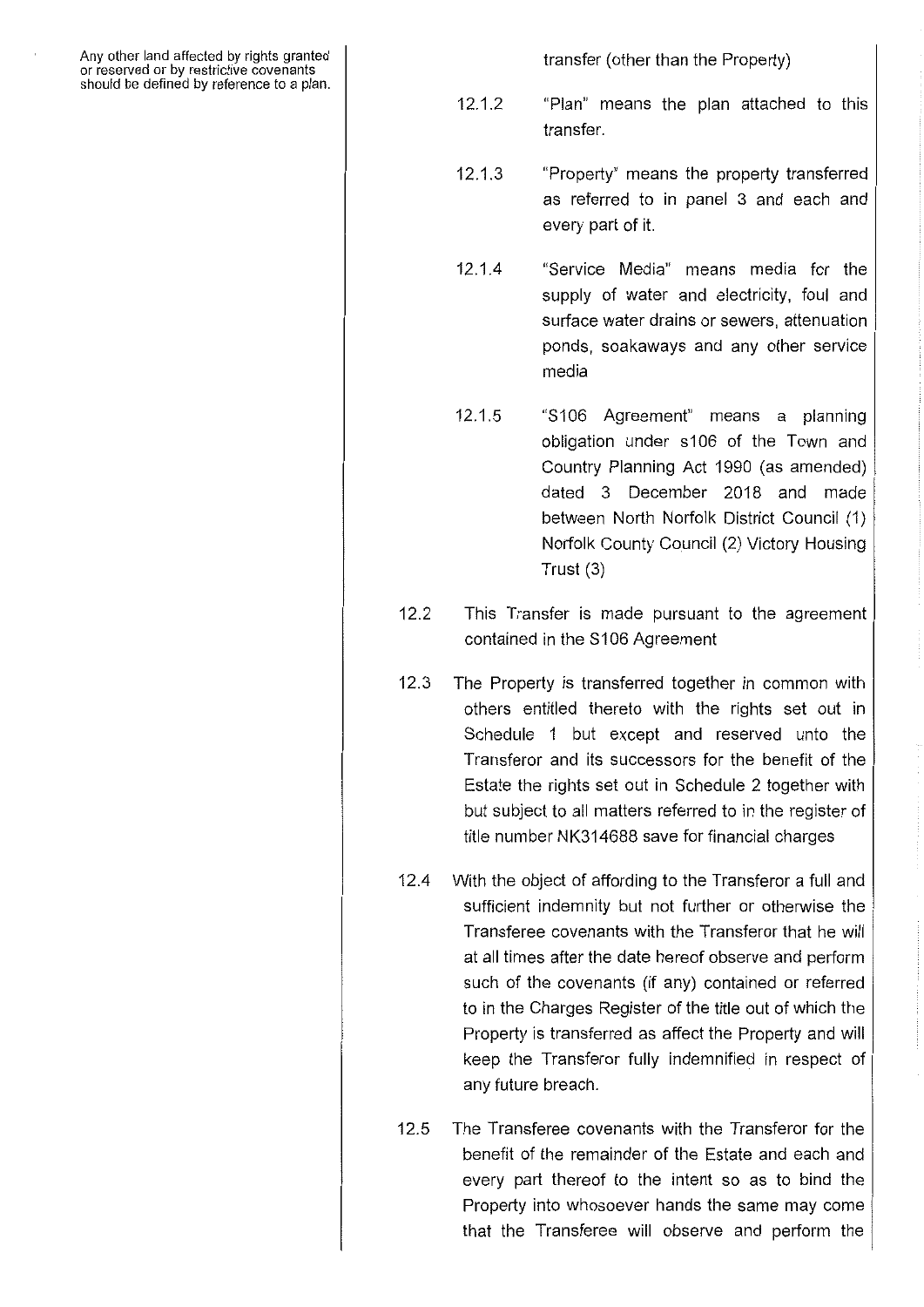stipulations and restrictions set out in Schedule 3

12.6 It is hereby declared that:

- 12.6.1 the Transferee and his successors in title shall not be entitled to any easement or right of light or air or otherwise (except as by this Transfer expressly granted) which would or might interfere with any adjoining or neighbouring land for building or other purposes and Section 62 of the Law of Property Act 1925 shall not apply to this Transfer and the Transferee shall not be entitled to any rights easements privileges or advantages whatsoever except those expressly granted by this Transfer.
- 12.6.2 Any colours shown on the Plan which are not referred to in this Transfer are of no relevance and should not be taken into account in the interpretation of this Transfer.

12.7 In this Transfer where the context so admits:

- 12.7.1 Words importing the singular number only include the plural number and vice versa, words importing the masculine gender only include the feminine gender and reference to "the Transferor" and "the Transferee" shall include their respective successors in title
- 12.7.2 Where there are two or more persons included in the expression "the Transferee" covenants expressed to be made by the Transferee shall be deemed to be made by such persons jointly and severally.
- 13. The parties to this Transfer hereby apply to the Land Registrar at the Land Registry to note upon the registered title of the Property all such matters hereby contained or referred to as are capable of registration.

#### SCHEDULE 1

**(Rights with the benefit of which the Property is transferred)**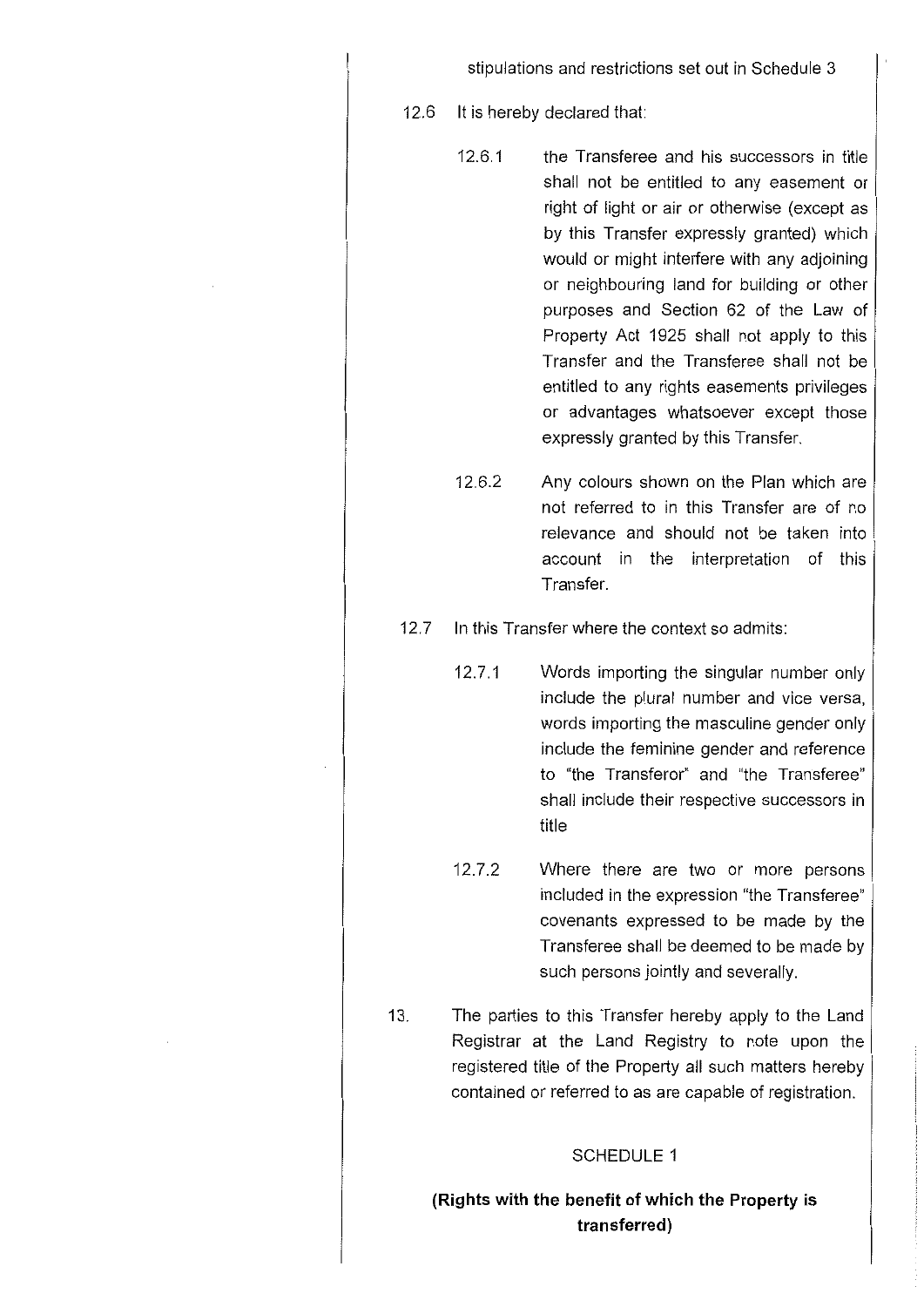1. A right of access as is reasonably necessary over the adjoining land comprised in the Estate (other than any parts as have been built upon) at reasonable times in the daytime and on giving reasonable notice to the occupiers of such adjoining land for the purpose of inspecting, maintaining or repairing the Property subject to the Transferee causing as little damage as reasonably possible in the exercise of the rights and making good any damage caused without delay.

#### SCHEDULE 2

# **(Rights and reservations subject to which the Property is transferred)**

There are excepted and reserved to the Transferor and its successors in title the following rights:

- 1. A right of access over the Property as is reasonably necessary for the owners or occupiers for the time being of any land comprised in the Estate adjoining the Property at reasonable times in the daytime and on giving reasonable notice to the occupier of the Property for the purposes of cleaning, redecorating, maintaining or repairing any Service Media serving the Estate and any buildings or boundaries which are now or may be erected on any adjoining land causing as little damage as reasonably possible in the exercise of these rights and making good any damage caused without delay.
- 2. A right to use and to connect into the Service Media on the Property as are capable of serving the Property and which are in existence at the date of this transfer
- 3. A right within five years from the date hereof to enter onto the Property for any purpose (including the erection and removal of scaffolding) in connection with the construction of any dwelling or ancillary building or the carrying out of any other work ancillary to such construction on any land adjoining or adjacent to the Property (including complying with any landscaping requirements) causing as little damage as reasonably possible in the exercise of these rights and making good any damage caused.
- **4.** All such rights of support, shelter and protection as may be required from the Property to ensure the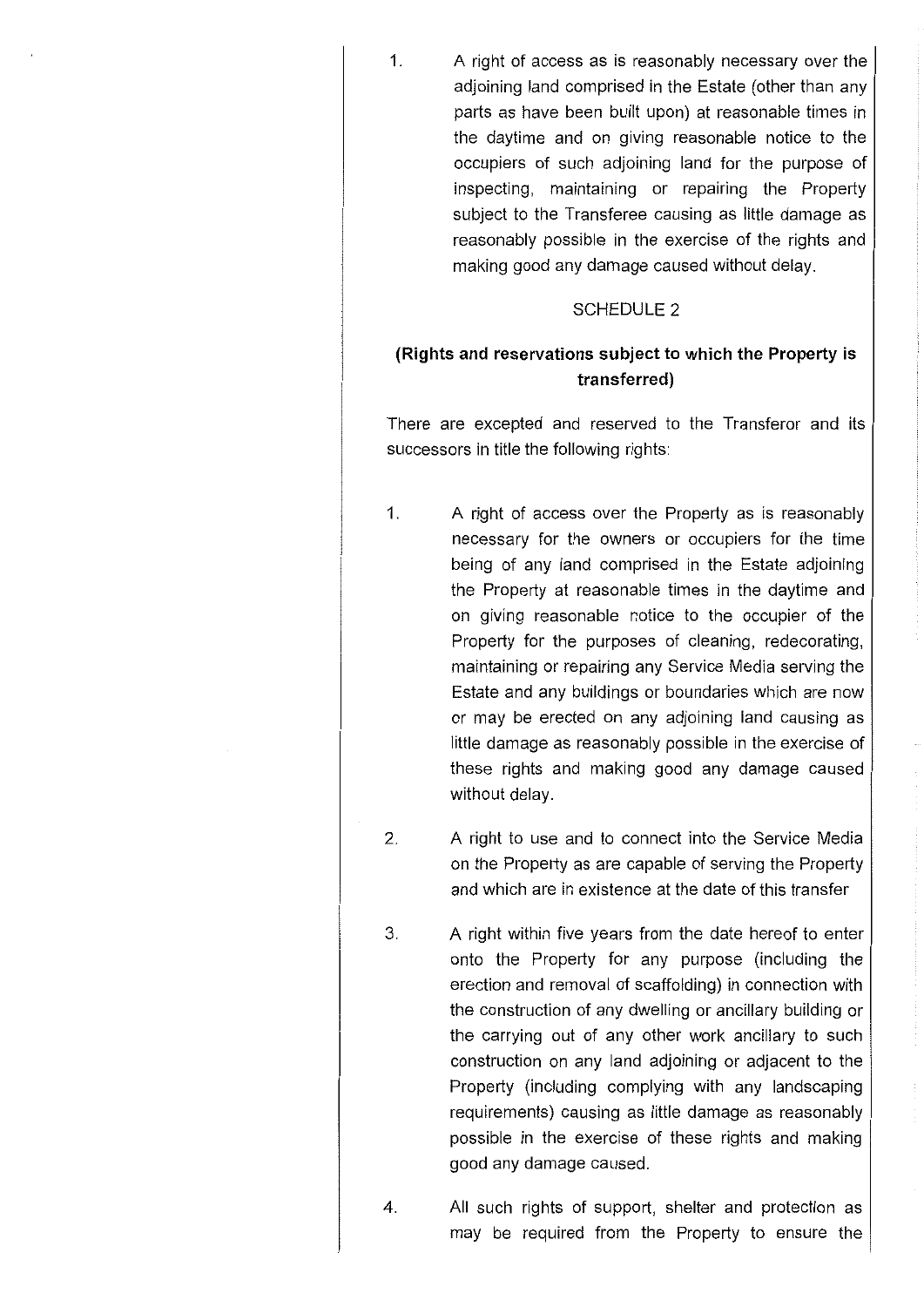stability of any buildings which are now or at any time may be erected on any adjoining parts of the Estate.

- 5. A right to the free passage of air through any ventilators or flues which may now or at any time be constructed in the walls of any buildings erected on any adjoining land comprised in the Estate and rights of light and air to any windows which may now or at any time be constructed in the walls of any buildings erected on any adjoining land and the right to open the same.
- 6. The right to build upon and otherwise develop the land comprised in the Estate or any part thereof or any adjoining or neighbouring land of the Transferor notwithstanding that the access of light and air to the Property shall be thereby diminished.

# SCHEDULE 3

### **(Transferee's covenants)**

- 1. In relation to that part of the Property edged red and hatched blue on the Plan to comply with Schedule 3.3 of Schedule 1 of the S106 Agreement and not to use such part of the Property other than as open space for the recreation and enjoyment of the public at large.
- 2, Not to construct or erect or allow or suffer to be constructed or erected any building, road or other structure on any part of the Property, save that such part of the Property as is shown edged red and hatched brown on the Plan may be laid out and used as a surface car park for the benefit of the public at large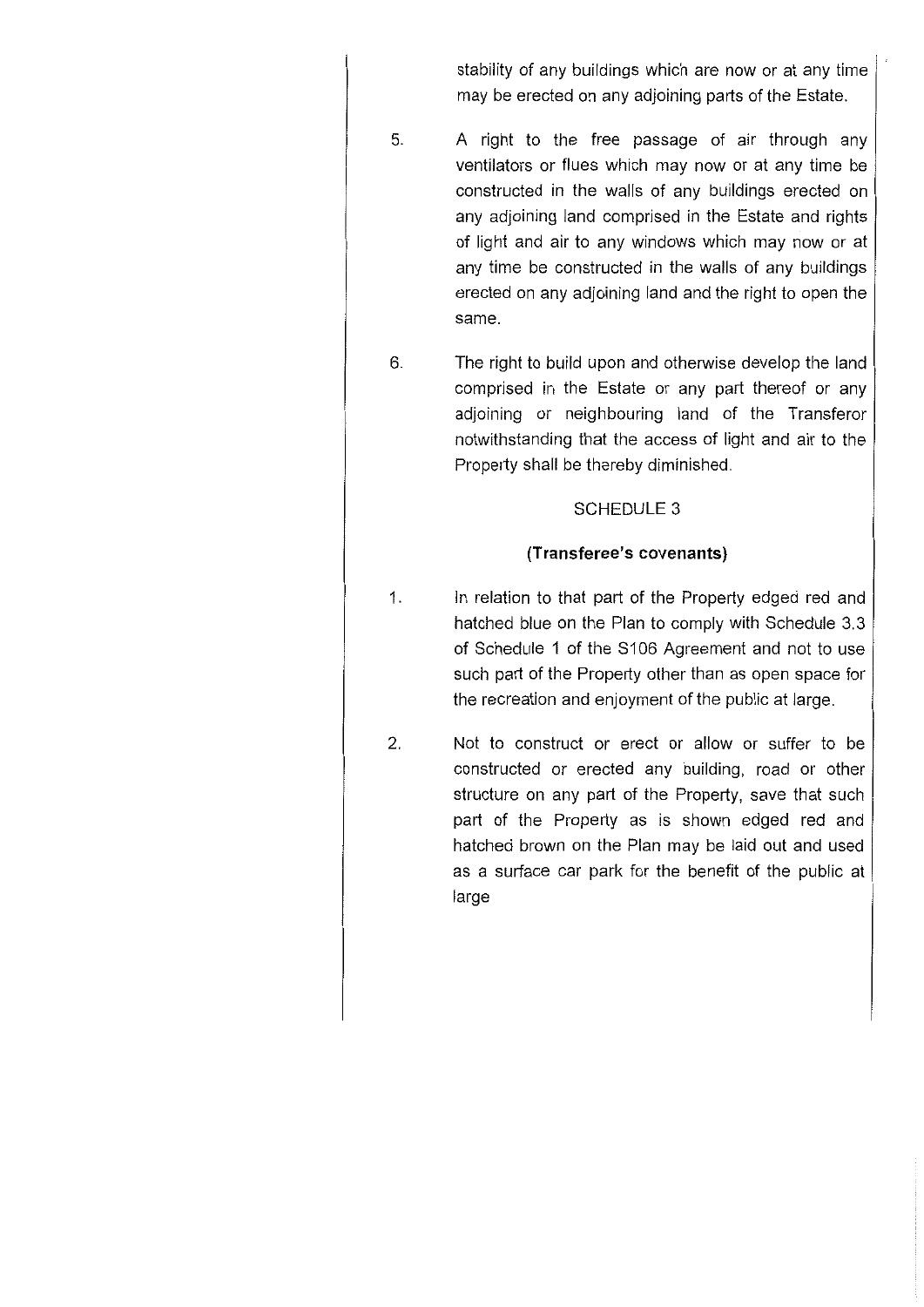The transferor must execute this transfer as a deed using the space opposite. If there is more than one transferor, all must execute. Forms of execution are given in Schedule 9 to the Land Registration Rules 2003. If the transfer contains transferee's covenants or declarations or contains an application by the transferee (such as for a restriction), it must also be executed by the transferee.

If there is more than one transferee and panel 11 has been completed, each transferee must also execute this transfer to comply with the requirements in section 53(1)(b) of the Law of Property Act 1925 relating to the declaration of a trust of land. Please refer to *Joint property ownership* and practice guide 24: *private trusts of land* for further guidance.

Remember to date this deed in panel 4.

13 Execution **EXECUTED as a DEED** by affixing the common seal of **FLAGSHIP HOUSING GROUP LIMITED** in the presence of: **EXECUTED as a DEED by FLAGSHIP HOUSING GROUP LIMITED** acting by [a director and its secretary][two directors] ) ) ) ) ) ) Authorised Signatory Name (in BLOCK CAPITALS) Authorised Signatory Name (in BLOCK CAPITALS) Signature of Director Name (in BLOCK CAPITALS) Signature of [Secretary][Director] Name (in BLOCK CAPITALS)